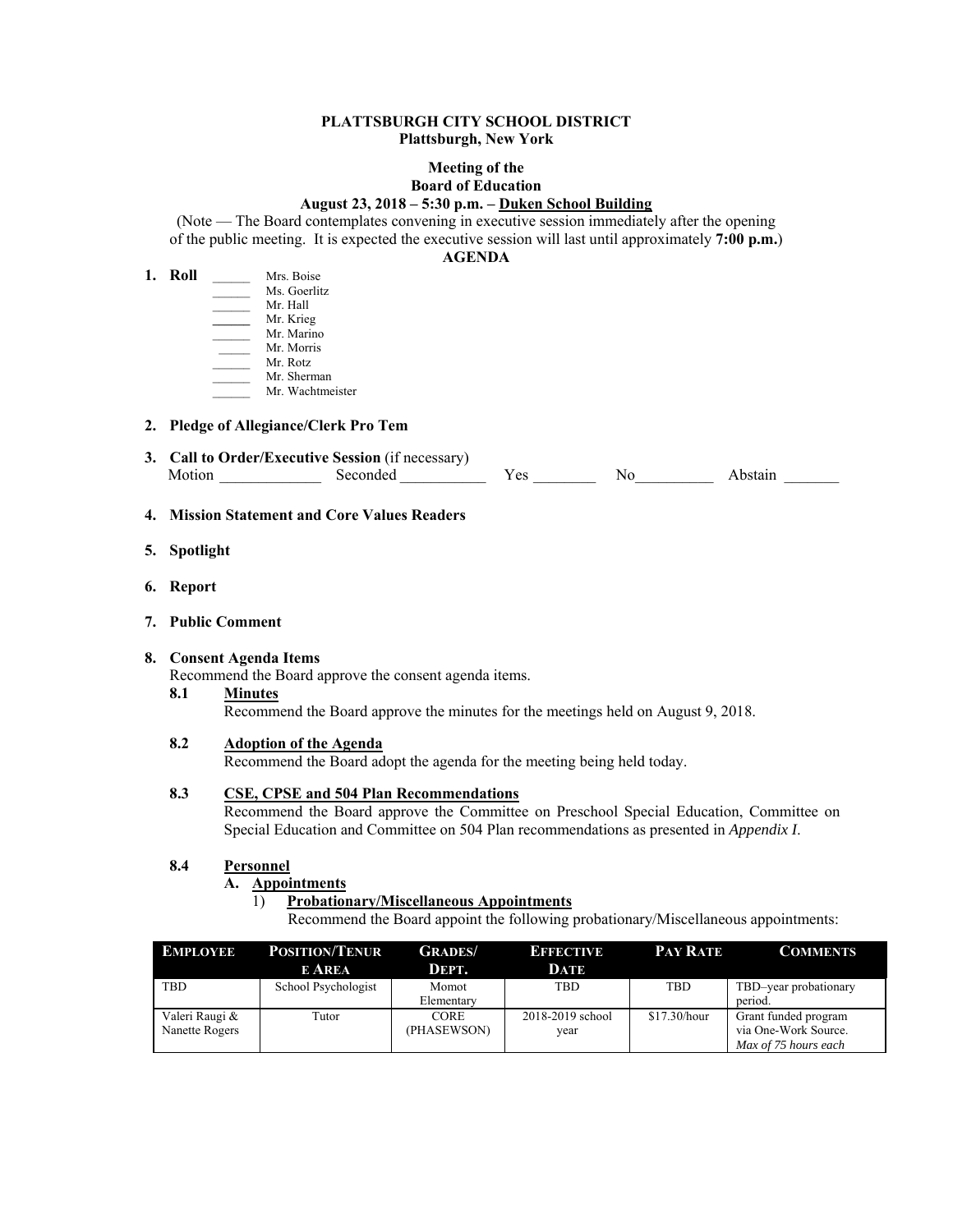## 2) **Summer Hours**

a. Bailey Kindergarten Screening

 Recommend the Board approve Shasta Whitford for incoming Kindergarten students at Bailey Avenue School during summer 2018, at a non-student contract hourly rate of \$32.43/hour, not to exceed 6 hours. *NOTE: Shasta is replacing Beth Dumas who was approved at the May 15, 2018 Board meeting.*

4) **Substitute/Temporary On Call (TOC) Appointments** - Recommend the Board

| approve the appointments and rates of pay as presented. |      |                        | <b>Fingerprint</b> |
|---------------------------------------------------------|------|------------------------|--------------------|
| Name Certification                                      | Rate | Position (Subs) Status |                    |

| MaryBeth MacKinnon | Certified/Licensed | \$110/day    | Teacher            | N/A |
|--------------------|--------------------|--------------|--------------------|-----|
|                    |                    | \$85/dav     | Teaching Assistant |     |
|                    |                    | \$17.30/hour | Tutor              |     |

### 5) **Retirements/Resignations**

- a) Recommend the Board accept Maryanne Ellsworth's letter of resignation as Clerk and School Monitor, effective August 12, 2018.
- b) Recommend the Board accept Julie Miller's letter of resignation as School Psychologist, effective September 3, 2018.
- c) Recommend the Board accept Deborah Timmons' letter of retirement as Payroll Clerk, effective October 27, 2018.
- d) Recommend the Board accept Anna Shearer's letter of retirement as Typist, effective October 27, 2018.

#### **8.5 Business**

# **A. Reports for Board Information**

The following are presented for Board information:

- 1) High School Extraclassroom Activity Fund Reports (July 2018)
- 2) Summary of Budget Transfers for the months of July 31, 2018 under \$25,000
- 3) Summary of Monthly Wire Transfers (July 31, 2018)
- 4) Budget Status Report (July 31, 2018)

#### **B. Treasurer's Report**

Recommend the Board accept the July 31, 2018 Treasurer's Report as presented in  *Appendix II*.

Motion Seconded Yes No Abstain

 **9. Correspondence** 

## **10. Old Business (► Indicates item to be discussed.)**

- **11. New Business** 
	- **11.1 Business** 
		- **A. Resource Officers**

| Recommend that the Board of Education approve an agreement with the City of  |
|------------------------------------------------------------------------------|
| Plattsburgh/City Police Department for the provision of 2 resource officers. |

Motion \_\_\_\_\_\_\_\_\_\_\_\_\_ Seconded \_\_\_\_\_\_\_\_\_\_\_ Yes \_\_\_\_\_\_\_\_ No\_\_\_\_\_\_\_\_\_\_ Abstain \_\_\_\_\_\_\_

- **11.2 Instructional**
- **11.3 Personnel Items (not part of Consent Agenda**)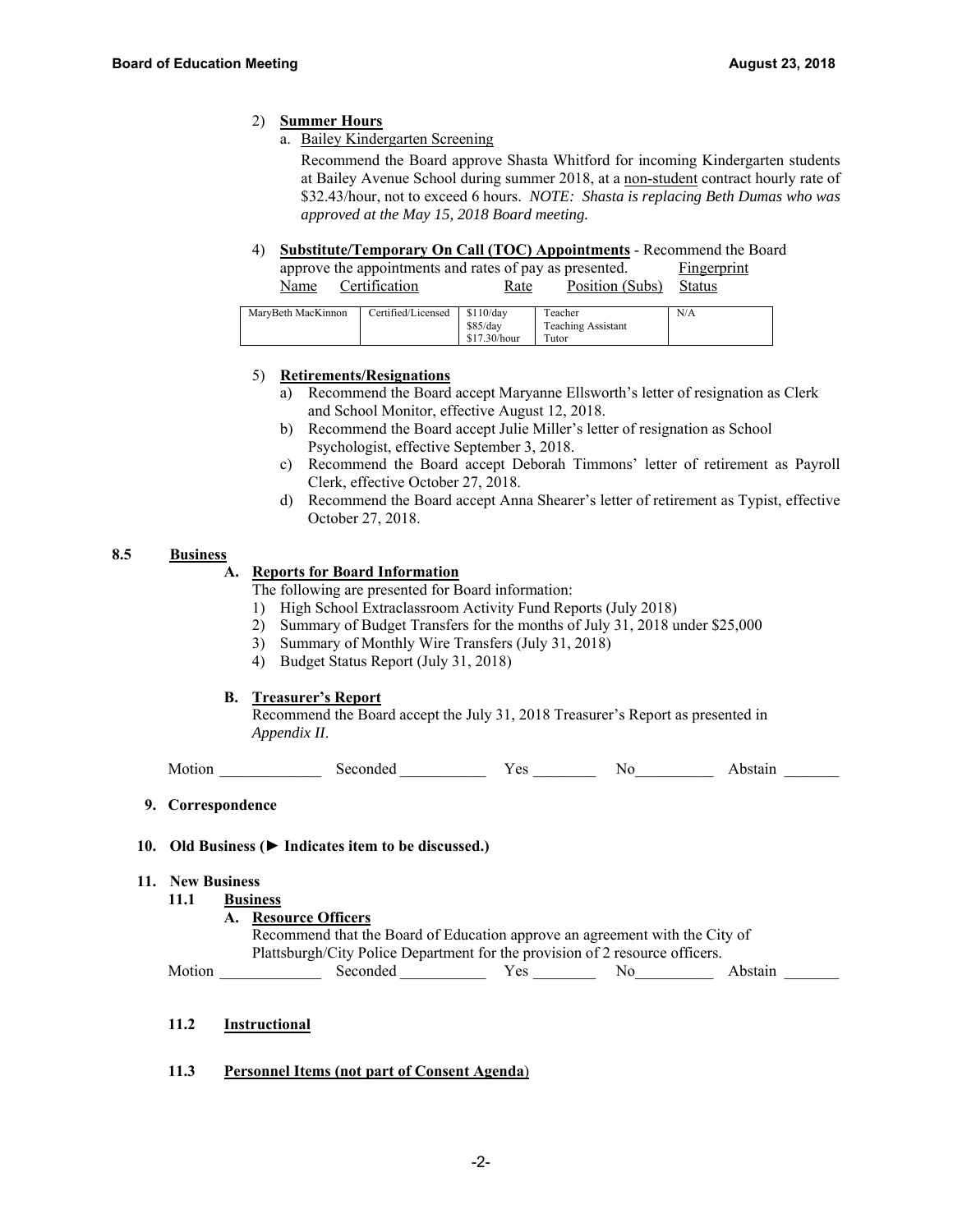# **11.4 Items Removed from Consent Agenda**

# **12. Concluding Reports and Remarks**

# **12.1 Superintendent's Reports/Remarks**

- October 25<sup>th</sup> Board Meeting cancel
- Footbridge Update
- Pre-K Update

# **12.2 Board Member Reports/Remarks**

# **13. Public Comment**

| $\blacksquare$ Executive Session (if necessary)<br>14. |        |  |    |  |  |
|--------------------------------------------------------|--------|--|----|--|--|
|                                                        | ്ദവാർല |  | Nc |  |  |

## **15. Adjournment**

| IVI. | :onat<br>эc | NU. | 51.0<br>¬ ப. |
|------|-------------|-----|--------------|
|      |             |     |              |